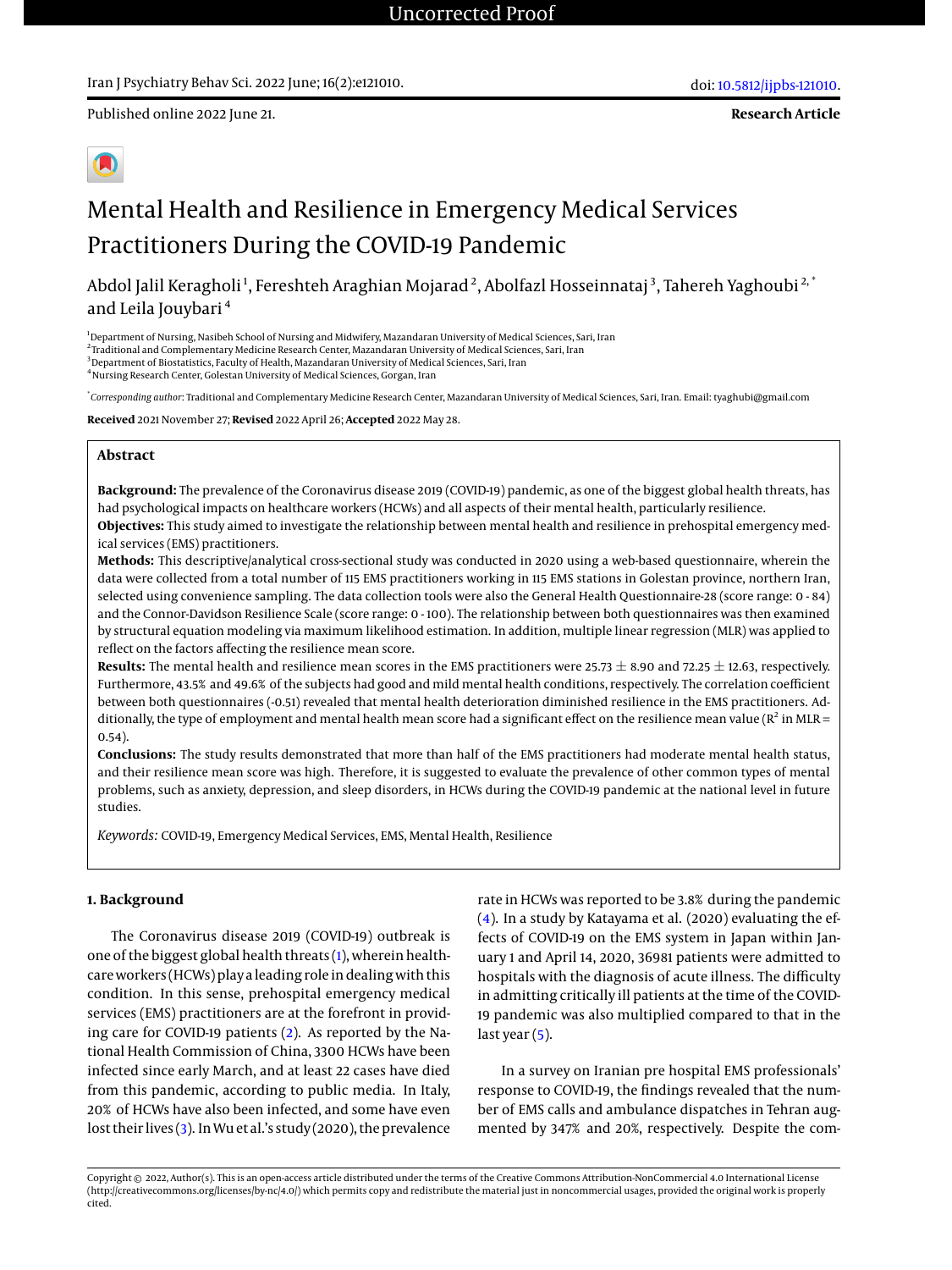pounded workload, the average response time by the EMS stations declined. Call center average wait time was also minimized from 12.7  $\pm$  10.6 to 11.8  $\pm$  9.8 seconds during the COVID-19 outbreak. The prehospital EMS system accordingly neutralized the rising workload due to the COVID-19 pandemic by adding to the working hours and improving the resources and equipment in dispatch centers [\(6\)](#page-6-5). Given the increased workload among EMS practitioners, their vulnerability multiplied. Previous research during former pandemics [\(7\)](#page-6-6) also denoted vulnerability to mental disorders among HCWs in response to COVID-19.

Among the significant factors affecting the decline in EMS practitioners' mental health during the COVID-19 pandemic are a sharp increase in the number of cases infected, disruption to the supply of personal protective equipment (PPE), medication shortages, concerns for infecting family members, and witnessing patient death [\(8\)](#page-6-7). The results of one study on psychological consequences among Chinese HCWs correspondingly demonstrated that the incidence rate of anxiety disorder was 44.6%, and such values were reported as 34% and 71.5% for insomnia and distress, respectively [\(9\)](#page-6-8). Fear of COVID-19 has also been more common among the family members of HCWs than in the rest of society. In a survey of volunteer students in China, most respondents reported intense fear of the possible infection of their family members [\(10\)](#page-6-9). Therefore, interrupted contact with family members was introduced among the factors affecting the mental health of HCWs [\(11\)](#page-6-10).

In recent years, positivism has been to identify ways to better adapt to life-changing situations and threats. In this sense, resilience has also been one of the most fundamental constructs associated with individuals' adaptation to society [\(12\)](#page-6-11) since it helps cope with difficult situations and provides protection against mental disorders [\(13\)](#page-6-12). By definition, resilience means the assurance of individual abilities to deal with stress and adopt coping mechanisms via emotional stability [\(12\)](#page-6-11). Therefore, during the COVID-19 pandemic, resilience has been one of the facilitators promoting mental health status. In a study by Eyni et al. (2020), modeling COVID-19 anxiety in students based on resilience, the findings revealed that resilience led to a reduction in their levels of anxiety [\(14\)](#page-6-13). In a qualitative study of psychological distress among Iranian HCWs during COVID-19, the most important sources of distress were introduced as fear of being at work, fear of death, uncomfortable feelings of using PPE, increased workload, equipment shortages, pay injustices, sleep disturbances, stigmatization, and public disregard to quarantine rules. Individual support sources were also delineated as a high level of adaptability, realism, high self-confidence, challenging interests, sense of humor, hope, courage, strong thinking skills, adherence to ethics and spirituality, and inner calm

and flexibility [\(15\)](#page-6-14).

### **2. Objectives**

Resilience also eases the psychological consequences of the COVID-19 pandemic. As prehospital EMS practitioners are at the forefront in terms of communicating with patients with COVID-19, due to the shortage of human resources and the need to improve the mental health of EMS staff, the present study was conducted to investigate the mental health and its relationship with resilience in prehospital EMS staff to improve their resilience and mental health in Iran.

#### **3. Methods**

 $\boldsymbol{r}$ 

This descriptive/analytical cross-sectional study was conducted in 2020 on the statistical population of EMS practitioners working in 115 EMS stations in Golestan province, northern Iran, who were also involved in providing care for COVID-19 patients. For sample size determination, the following formula was applied in which  $\alpha$  refers to type-I error probability,  $\beta$  represents type-II error probability, and r shows the default correlation coefficient:

$$
h \ge \left[ \frac{Z_{1-\frac{\alpha}{2}} + Z_{1-\beta}}{0.5 \times \ln\left(\frac{1+r}{1-r}\right)} \right]^2 + 3
$$

Considering  $\alpha = 0.05$  (z = 1.96),  $\beta = 0.1$  (z = 1.28), and  $r = 0.3$  (i.e., the correlation between mental health and resilience), 113 samples were estimated for the present study. Therefore, the data were collected through a web-based questionnaire (docs.google.com/forms/d/e/1FAIpQLSd7\_3Cz7imw4-

HAabNwJeP1aZWP5wpsENWXgHiFaQOpaxKrA/viewform).

This study investigated the mental health and resilience of 115 prehospital EMS practitioners in Golestan province, selected by the convenience sampling method using towquestionnaire. The questionnaires was comprised of the General Health Questionnaire-28 (GHQ-28) and the Connor-Davidson Resilience Scale (CD-RISC).

The GHQ-28, developed by Goldberg and Heller (1979), was used to evaluate patients' morbidity symptoms and various health conditions from a month before the study [\(16\)](#page-6-15). The factor analysis of this questionnaire also revealed four subscales, each one consisting of seven items, including somatic symptoms, anxiety and insomnia, social dysfunction, and severe depression. The items were also arranged sequentially, namely items no. 1 - 7 for somatic symptoms and items no. 8 - 14 related to anxiety and insomnia. Moreover, items no. 15 - 21 were dedicated to social dysfunction, and items no. 22 - 28 were associated with severe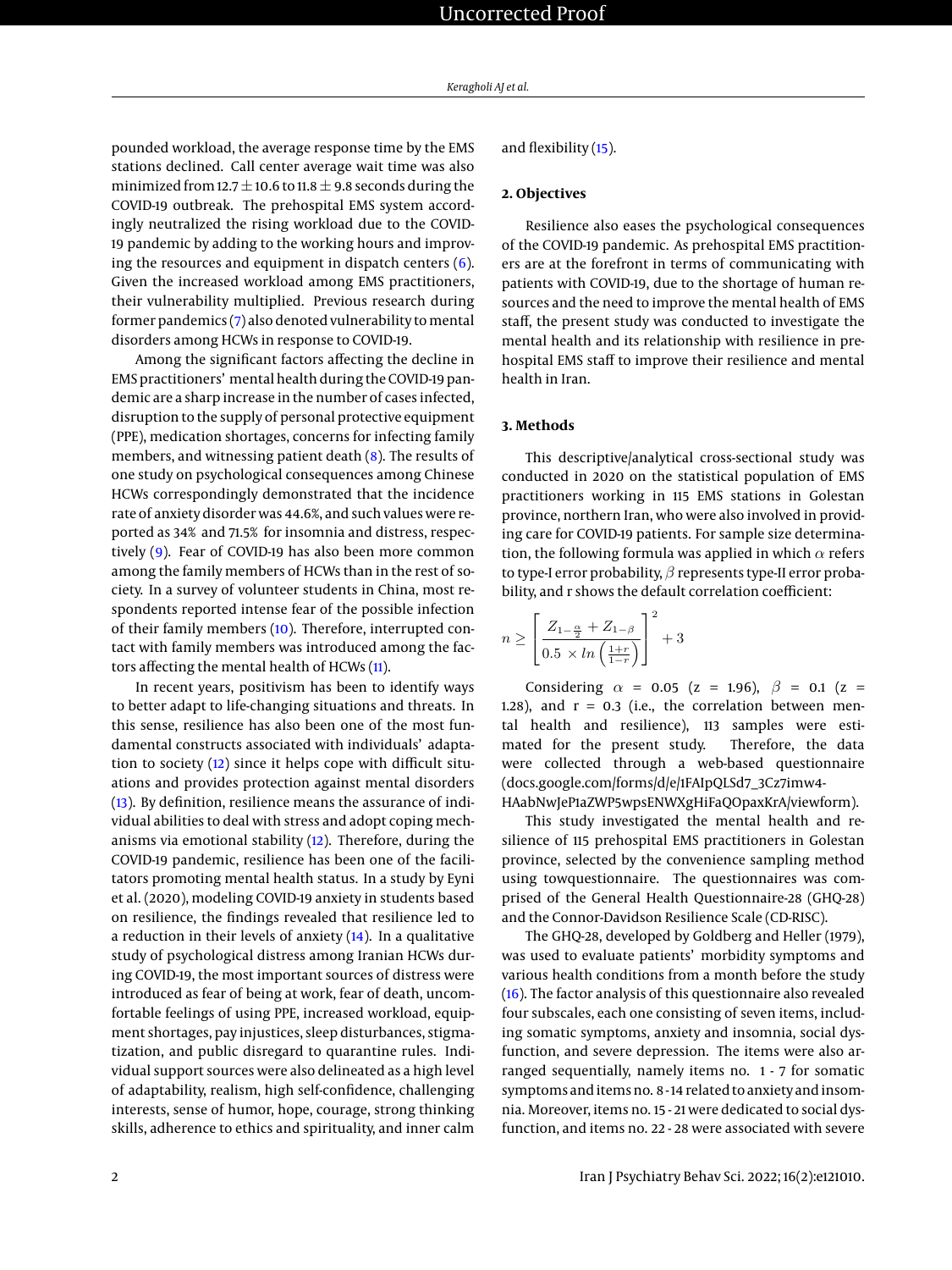depression. Responses in this questionnaire were scored based on a 4-point Likert-type scale (from 0 to 3), ranging from 0 to 84. Obtaining a high score on this scale indicated more morbidity symptoms; in other words, lower mental health, and conversely, a low score suggested the fewest morbidity symptoms and higher mental health status. The highest score was considered 84, and the cut-off point of 23 could be utilized to identify the cases facing problems. The validity and factor structure of the GHQ-28 translated into Persian by Nazifi et al. (2013) was also confirmed in the healthcare centers of Kerman University of Medical Sciences, Kerman, Iran. Moreover, the 28-item GHQ-28 had good reliability and validity [\(17\)](#page-6-16). In the present study, Cronbach's alpha coefficient was 0.88.

The CD-RISC consisted of 25 items. The psychometric properties of this scale were determined in six groups, including general and clinical populations, especially individuals from a typical American community, primary care outpatients, general psychiatric outpatients, individuals with generalized anxiety disorders, individuals with posttraumatic stress disorder (PTSD), and two groups of patients with PTSD. The questionnaire scoring was also based on a 5-point Likert-type scale (from not at all true to true nearly all the time). The scores ranged from 0 to 100, and the overall resilience score was classified into four levels, including 0 - 25, 26 - 50, 51 - 75, and 76 - 100 [\(18\)](#page-7-0). Higher scores accordingly indicated more resilience in respondents. Moreover, the CD-RISC had five subscales, namely personal competence and tenacity (items no. 10, 11, 12, 16, 17, 23, 24, and 25), trust in one's instincts, and strengthening effect of stress (items no. 6, 7, 14, 15, 18, 19, and 20), accepting change positively (items no. 1, 2, 4, 5, and 8), control (items no. 13, 21, and 22), and spiritual influences (item no. 9). Connor and Davidson also reported the Cronbach's alpha coefficient of this scale as 0.89. In addition, the reliability coefficient obtained from the test-retest method for the CD-RISC in a 4-week interval was 0.87. This scale was standardized in Iran by Mohammadi (2005). For the determination of the reliability of the CD-RISC, Cronbach's alpha was applied, and a reliability coefficient of 0.89 was reported [\(19\)](#page-7-1). The validation of this questionnaire in Iran was accomplished in different groups [\(20](#page-7-2)[-24\)](#page-7-3). In the present study, Cronbach's alpha coefficient was 0.92.

The inclusion criteria in this study were working in one of the 115 EMS stations in Golestan province and providing care for patients with COVID-19. The exclusion criterion was returning incomplete questionnaires up to 20% of the items, although all individuals in this study answered the items completely.

This study also observed the principles of research ethics, including maintaining the confidentiality of information, obtaining informed consent, and giving the right

to withdraw from the study. In addition, this research project with the ethics code of IR.MAZUMS.REC.1399.543 was approved by Mazandaran University of Medical Sciences, Sari, Iran.

# *3.1. Statistical Analysis*

Descriptive statistics were reported in this study using the frequency, percentage, mean, and standard deviation indices. The hypothesis of the normality of the scores of the questionnaires was measured using the Kolmogorov-Smirnov test. The relationship between both questionnaires was examined by structural equation modeling (SEM) using maximum likelihood estimation. In addition, multiple linear regression (MLR) was applied to reflect on the factors affecting the resilience mean score. With the consideration of a significance level of 0.05, the data analysis was performed using IBM SPSS Statistics software (version 22) and IBM SPSS Amos software (version 24.0).

# **4. Results**

A total of 115 EMS practitioners were included in this study, 99.1% and 85.2% of whom were male and married, respectively. The mean age of the subjects was 32.63  $\pm$ 7.56 years. Most practitioners also held a bachelor's degree (47.8%). Regarding the type of employment, most EMS practitioners worked in a compulsorymedical service program (31.3%). In addition, the average work experience was 8.82  $\pm$  6.85 years. [Table 1](#page-3-0) shows the descriptive information of EMS practitioners in this study.

The GHQ-28 mean score was  $25.73 \pm 8.90$ . [Table 2](#page-4-0) shows the mean scores of the GHQ-28 subscales. With reference to the cut-off points, 49.6% and 43.5% of the EMS practitioners were in mild and good mental health conditions, respectively. The rest were identified with moderate mental health. Considering the GHQ-28 subscales, 60.9% and 38% of the EMS practitioners had good and mild mental health conditions, respectively. The rest had moderate mental health status. Based on the subscale of somatic symptoms, 86.1% and 4.3% of the respondents were in good and mild mental health conditions, respectively. The rest were characterized by moderate mental health status. With regard to the social dysfunction subscale, 55.7% and 40.0% of the practitioners were in good and mild mental health conditions, respectively. The rest were in moderate mental health status. Based on the severe depression subscale, 89.6% and 9.6% of the EMS practitioners were in good and mild mental health conditions, respectively. The rest were in moderate mental health status. In addition, the mean score of the CD-RISC was 72.25  $\pm$  12.63, and the values of other subscales are reported in [Table 2.](#page-4-0)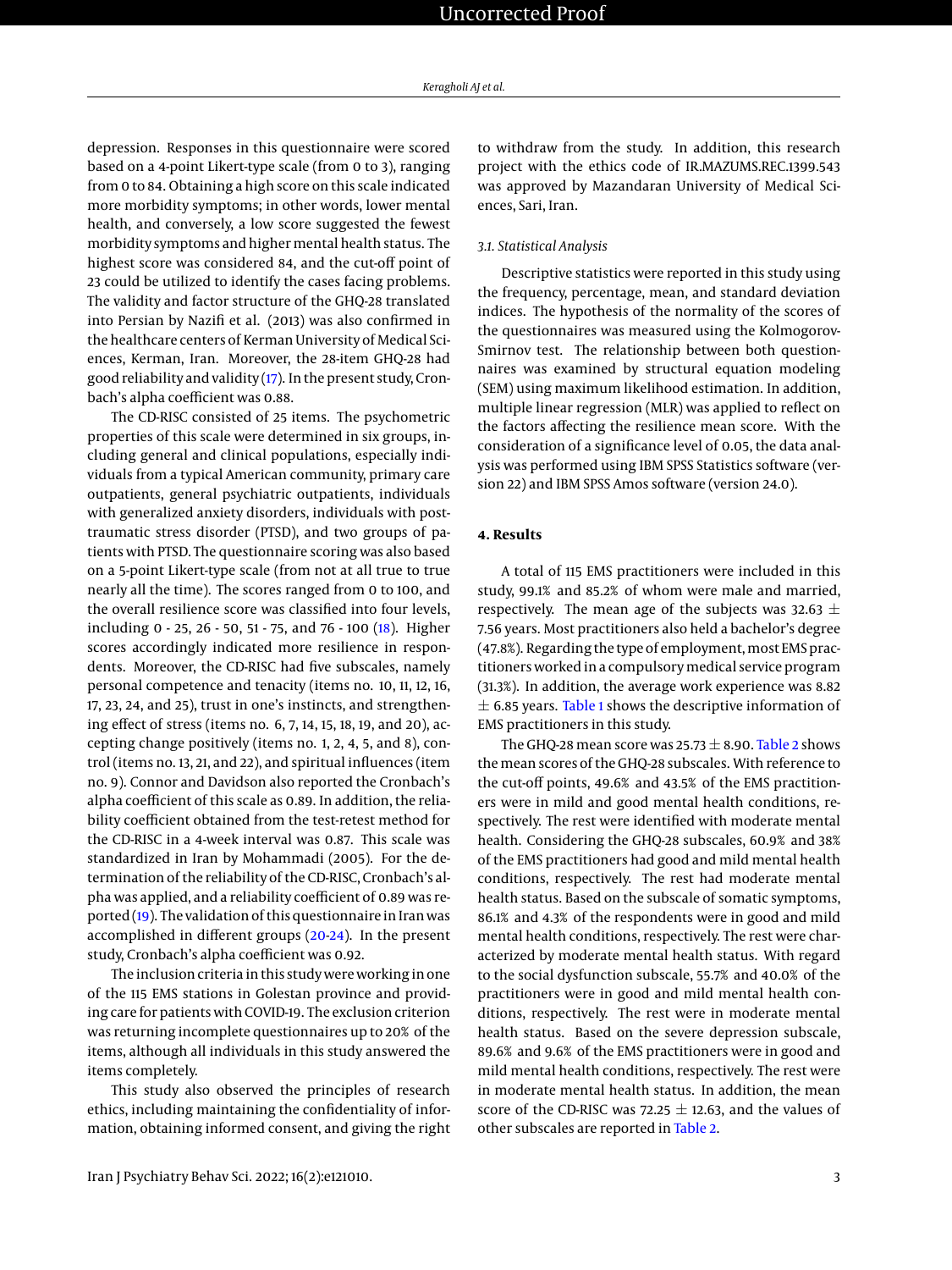| <b>Factors</b>         | $No.$ (%)  |
|------------------------|------------|
| Gender                 |            |
| Male                   | 114 (99.1) |
| Female                 | 1(0.9)     |
| <b>Marital status</b>  |            |
| Single                 | 17(14.8)   |
| Married                | 98 (85.2)  |
| <b>Education level</b> |            |
| Associate's degree     | 51(44.3)   |
| Bachelor's degree      | 55 (47.8)  |
| Higher                 | 9(7.9)     |
| Type of employment     |            |
| Permanent              | 34 (29.6)  |
| Temporary-to-permanent | 20(17.4)   |
| Contractual            | 19 (16.5)  |
| Compulsory program     | 36(31.3)   |
| Corporate              | 6(5.2)     |

<span id="page-3-0"></span>**Table 1.** Descriptive Information of Emergency Medical Services (EMS) Practitioners in 115 EMS Stations in Golestan Province, Iran

The measurement model in this study using SEM is illustrated in [Figure 1.](#page-4-1) This model was obtained after some corrections (i.e., upon removing the social dysfunction subscale in the GHQ-28 due to having a regression coefficient less than 0.3). The results of the goodness-of-fit indices of the above-mentioned model are reported in [Table](#page-4-2) [3.](#page-4-2) The reported indices of the root mean square error of approximation ( $\leq$  0.08), comparative fit index ( $\geq$  0.9), parsimonious comparative fit index ( $\geq 0.6$ ), goodness-of-fit in $dex$  ( $> 0.9$ ), Chi-square divided by the degrees of freedom  $(\leq$  3), and P-value ( > 0.05) have acceptable values, indicating that the model has a good fit  $(25)$ .

[Table 2](#page-4-0) lists the regression coefficients between the research factors. The results revealed that all regression coefficients between the subscales of the questionnaires and their factors were significant. Standardized coefficients were also used to compare the subscales and determine the one more effective in mental health or resilience. In the GHQ-28 and CD-RISC, somatic symptoms and spiritual influence were the most important subscales, respectively.

In addition, the covariance and correlation coefficient between the two questionnaires were -0.15 and -0.51, respectively, which were significant ( $P = 0.001$ ). These results also indicated that mental health deterioration (higher scores) diminished resilience in the EMS practitioners.

In [Table 4,](#page-5-0) the factors affecting the resilience mean score were determined using MLR ( $R^2$  = 0.54). Accordingly, the type of employment and resilience mean score had a

significant effect on the resilience mean score of EMS practitioners of 115 EMS stations in Golestan province. On average, the resilience mean score of the practitioners with the corporate type of employment was approximately 13.35 points higher than permanent employment. Accordingly, the resilience mean score dropped by an average of 0.77 as the mental health mean score elevated. Other variables did not show a significant effect on the resilience mean score.

# **5. Discussion**

This study aimed to investigate the relationship between mental health and resilience among prehospital EMS practitioners in Golestan province, northern Iran. In this regard, more than half of these individuals were in moderate mental health conditions. In the present study, all the prehospital EMS professionals involved in the operating sector were male. In Maiorano et al.'s study (2020), examining mental health risk factors in HCWs in Italy, female subjects were observed to be more vulnerable than male subjects to the psychological consequences of COVID-19 [\(26\)](#page-7-5), which could not be compared to the findings of the present study because there were no female participants.

In Saffari et al.'s study (2021), evaluating the psychological consequences of COVID-19 in the general population and HCWs revealed that anxiety and depression mean scores in HCWs were higher than in the general population ( $P < 0.001$ ); nevertheless, there was no significant difference in the levels of stress between both groups [\(27\)](#page-7-6). A review study by Bahar et al. demonstrated that mental health could be related to the levels of resilience in HCWs  $(28)$ . In the present study, the resilience mean score also decreased by an average of 0.77 following the increase inmental health mean scores. The results of other investigations also showed that individuals with high levels of resilience could suffer less from mental disorders [\(29,](#page-7-8) [30\)](#page-7-9). Roman-Mata et al. (2020) similarly reported that the professionals working in EMS stations during the COVID-19 pandemic showed more resilience and flexibility  $(31)$ .

In addition, Arianpour et al. (2020) demonstrated that the resilience mean scores of the nurses working in COVD-19 wards were significantly lower than those involved in nonCOVID-19 wards [\(32\)](#page-7-11). The HCWs directly contributing to the diagnosis, treatment, and care of COVID-19 patients due to the growing number of confirmed and suspected cases, increased workload, disruption to the supply of PPE, medication shortages, and no support were also more prone to mental health problems and other symp- $toms(9)$  $toms(9)$ .

In a survey by Mousavi et al., reflecting on resilience and self-morbidity caused by COVID-19, the resilience mean score was 78.56  $\pm$  20.95 [\(33\)](#page-7-12); however, this value among the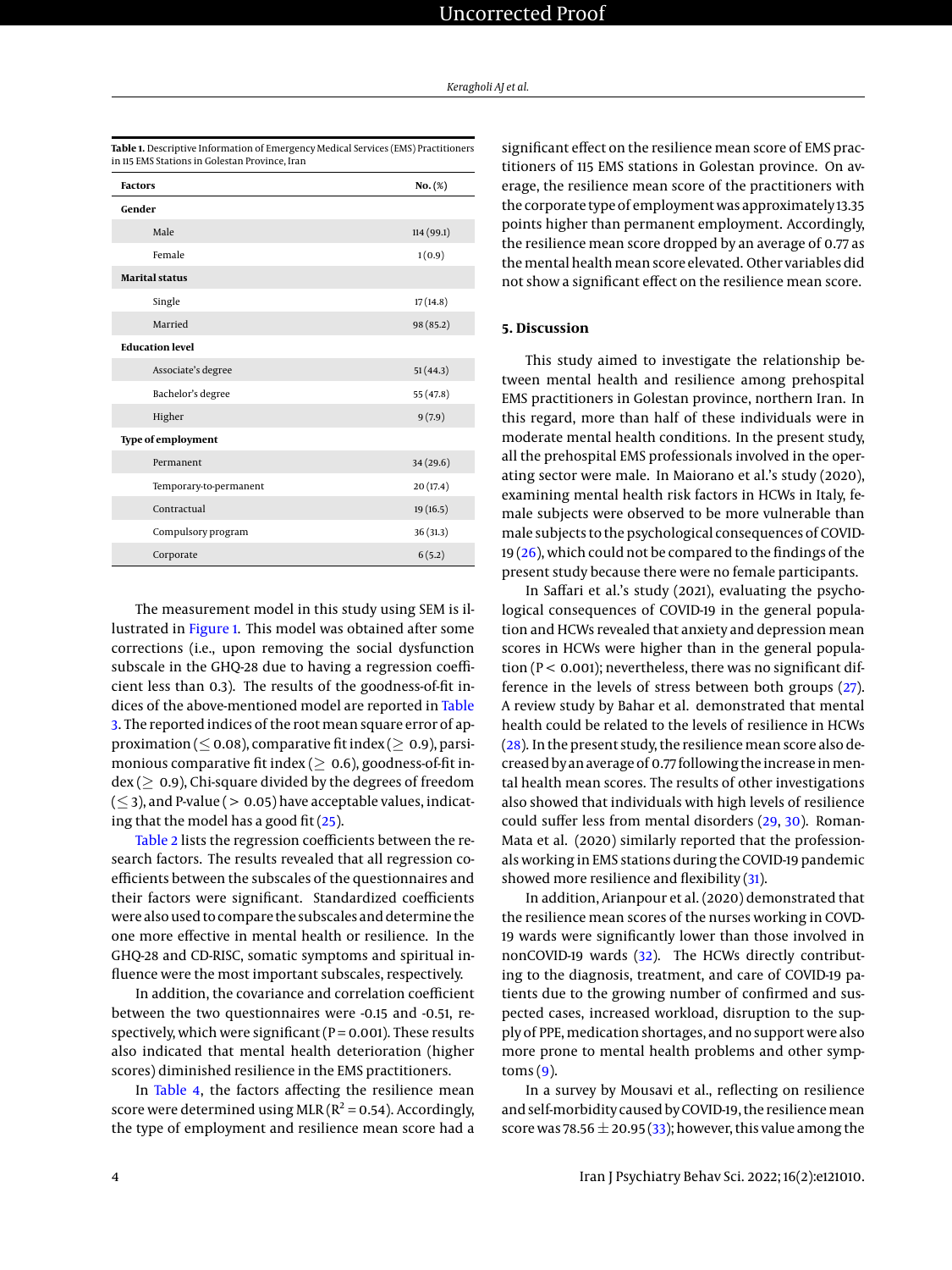<span id="page-4-0"></span>

| Table 2. Research Measurement Model Parameters Using Structural Equation ModelingModeling     |                  |                                      |                       |                                                           |                           |              |
|-----------------------------------------------------------------------------------------------|------------------|--------------------------------------|-----------------------|-----------------------------------------------------------|---------------------------|--------------|
| <b>Factors</b>                                                                                | Mean $\pm$ SD    | <b>Regression Coefficient</b><br>(b) | <b>Standard Error</b> | <b>Standardized Regression</b><br>Coefficient ( $\beta$ ) | Critical Ratio $Z = b/SE$ | P-Value      |
| Mental health $\rightarrow$<br>Somatic symptoms                                               | $6.09 \pm 3.35$  | 1.00                                 |                       | 0.80                                                      |                           |              |
| Mental health $\rightarrow$<br>Anxiety and insomnia                                           | $5.47 \pm 4.17$  | 0.88                                 | 0.16                  | 0.64                                                      | 5.71                      | ${}_{0.001}$ |
| Mental health $\rightarrow$ Social<br>dysfunction                                             | $12.04 \pm 2.43$ | ÷.                                   |                       |                                                           |                           |              |
| Mental health $\rightarrow$ Severe<br>depression                                              | $2.13 \pm 2.90$  | 1.02                                 | 0.17                  | 0.71                                                      | 6.03                      | ${}< 0.001$  |
| $Resilience \rightarrow Personal$<br>competence and<br>tenacity                               | $23.50 \pm 4.54$ | 0.65                                 | 0.11                  | 0.59                                                      | 5.86                      | ${}< 0.001$  |
| Resilience $\rightarrow$ Trust in<br>one's instincts and<br>strengthening effect of<br>stress | $18.42 + 3.90$   | 0.81                                 | 0.17                  | 0.48                                                      | 4.67                      | ${}_{0.001}$ |
| $Resilience \rightarrow Accepting$<br>change positively                                       | $15.12 \pm 2.82$ | 0.52                                 | 0.14                  | 0.37                                                      | 3.65                      | ${}< 0.001$  |
| $Resilience \rightarrow Control$                                                              | $8.74 \pm 2.10$  | 8.56                                 | 0.12                  | 0.79                                                      | 7.38                      | ${}_{0.001}$ |
| $Resilience \rightarrow Spiritud$<br>influence                                                | $6.47 \pm 1.47$  | 1.00                                 |                       | 0.80                                                      |                           | ${}< 0.001$  |



<span id="page-4-1"></span>

**Figure 1.** Standardized coefficients in the research measurement model using structural equation modeling

<span id="page-4-2"></span>

| Table 3. Goodness-of-Fit Indices of Fitting the Research Measurement Model |                                                        |                                 |                          |                                                           |                           |         |
|----------------------------------------------------------------------------|--------------------------------------------------------|---------------------------------|--------------------------|-----------------------------------------------------------|---------------------------|---------|
| Root Mean Square<br><b>Error</b> of<br>Approximation                       | <b>Parsimonious</b><br><b>Comparative Fit</b><br>Index | <b>Comparative Fit</b><br>Index | Goodness-of-Fit<br>Index | <b>Chi-Square Divided</b><br>by the Degrees of<br>Freedom | <b>Degrees of Freedom</b> | P-Value |
| 0.08                                                                       | 0.66                                                   | 0.97                            | 0.95                     | 1.82                                                      | 19                        | 0.265   |

EMS practitioners in the present study was  $72.25 \pm 12.63$ . With reference to Ang et al.'s study, a significant positive relationship was observed between the educational level of Singaporean nurses and resilience [\(34\)](#page-7-13), which is not consistent with the findings of the present study. The discrepancy in the results of both studies was attributed to the heterogeneity of the statistical populations and the absence of COVID-19 at the time of the study by Ang et al. A 2020 study

carried out by Zhang in China on HCWs involved in providing care for COVID-19 patients also demonstrated that the symptoms of mental health disorders were very high and serious [\(10\)](#page-6-9). Overall, 50.4% of the total participants reported the symptoms of depression. Moreover, 44.6%, 34%, and 71.5% of them expressed levels of anxiety, insomnia, and mental distress, respectively. In addition, a review of the results in this study showed that professionals who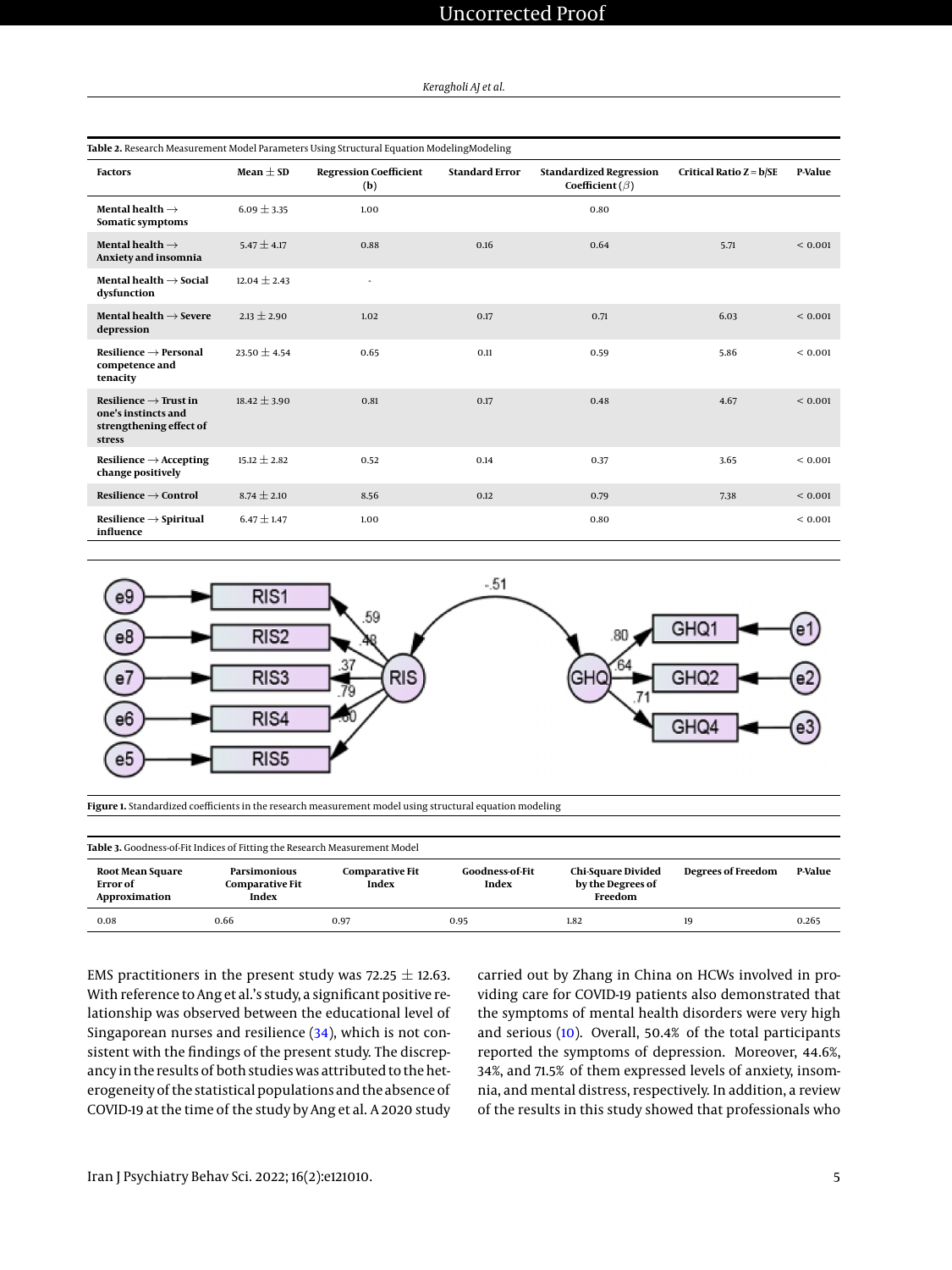*Keragholi AJ et al.*

<span id="page-5-0"></span>

| Table 4. Factors Affecting Resilience Mean Score Using Multiple Linear Regression |                               |                       |         |  |
|-----------------------------------------------------------------------------------|-------------------------------|-----------------------|---------|--|
| <b>Factors</b>                                                                    | <b>Regression Coefficient</b> | <b>Standard Error</b> | P-Value |  |
| Gender                                                                            |                               |                       |         |  |
| Male                                                                              | Reference                     |                       |         |  |
| Female                                                                            | 15.11                         | 10.86                 | 0.167   |  |
| Age                                                                               | 0.08                          | 0.27                  | 0.766   |  |
| <b>Marital status</b>                                                             |                               |                       |         |  |
| Single                                                                            | Reference                     |                       |         |  |
| Married                                                                           | 4.67                          | 3.08                  | 0.133   |  |
| <b>Education level</b>                                                            |                               |                       |         |  |
| Associate's degree                                                                | Reference                     |                       |         |  |
| Bachelor's degree                                                                 | 1.14                          | 2.38                  | 0.634   |  |
| Higher                                                                            | 2.17                          | 4.95                  | 0.662   |  |
| Work experience                                                                   | 0.11                          | 0.35                  | 0.757   |  |
| Type of employment                                                                |                               |                       |         |  |
| Permanent                                                                         | Reference                     |                       |         |  |
| Temporary-to-permanent                                                            | 6.27                          | 3.52                  | 0.078   |  |
| Contractual                                                                       | 2.69                          | 3.46                  | 0.438   |  |
| Compulsory program                                                                | 6.98                          | 4.24                  | 0.103   |  |
| Corporate                                                                         | 13.35                         | 5.29                  | 0.013   |  |
| <b>Mental health status</b>                                                       | $-0.77$                       | 0.12                  | 0.001   |  |

were in direct contact with COVID-19 patients obtained a higher anxiety index than those who were not. The anxiety index in HCWs in the affected cities (e.g., Wuhan) was also higher than in other regions [\(35\)](#page-7-14). A cross-sectional study on HCWs in China during the COVID-19 outbreak in 2021 demonstrated that the prevalence rate of anxiety was about 12.5% [\(36\)](#page-7-15).

In Sirati Nir et al.'s study (2020), the level of stress in clinical HCWs exposed to COVID-19 was also higher than in nonclinical practitioners. Furthermore, 90.2% of the individuals reported moderate levels of stress [\(37\)](#page-7-16). In the present study, in terms of anxiety and insomnia, 86.1% and 4.3% of the EMS practitioners were at good and mild levels, respectively. The rest were at amoderate level. Based on the social dysfunction subscale, 15.7% and 5.2% of the respondents were in good and poor conditions, respectively. The rest were in moderate condition. Based on the severe depression subscale, 86.1% and 4.3% of the cases were at good and poor levels, respectively. The rest were at a moderate level. The discrepancy in the results could be associated with the study samples, the duration of the study, and the levels of expectations in HCWs. According to Jahanshahi et al.'s study, the level of psychological distress in the Iranian society in the face of COVID-19 was also higher than in the Chinese society [\(38\)](#page-7-17).

Of note, the implementation of measures, such as accurate updating of health information records, particularly regarding the number of recovered cases, was associated with the low levels of stress during the COVID-19 pandemic in the Chinese society. Additional information on medications or vaccines, modes of transmission, and updates on the number of infected cases and their locations could also be related to lower levels of anxiety [\(39\)](#page-7-18). Therefore, based on the results of the reviewed studies, regular care and maintenance of mental health in HCWs while coping with infectious patients and COVID-19 is of utmost importance. As HCWs are at the forefront of dealing with this crisis, they bear huge physical-psychological burdens, requiring more attention and preparation by health system officials.

Positive strategies to cope with stress were also observed to be effective in reducing stress in HCWs. Accordingly, Jiang et al., in their study on the COVID-19 crisis in China, reported that the most important factor in relieving stress in HCWs was the positive attitude of their colleagues [\(40\)](#page-7-19). The need for organizational and social attention and support for first-line HCWs should not also be ignored. Additionally, significant evidence supports the effectiveness of coping, resilience, and social support behaviors in maintaining mental health among HCWs during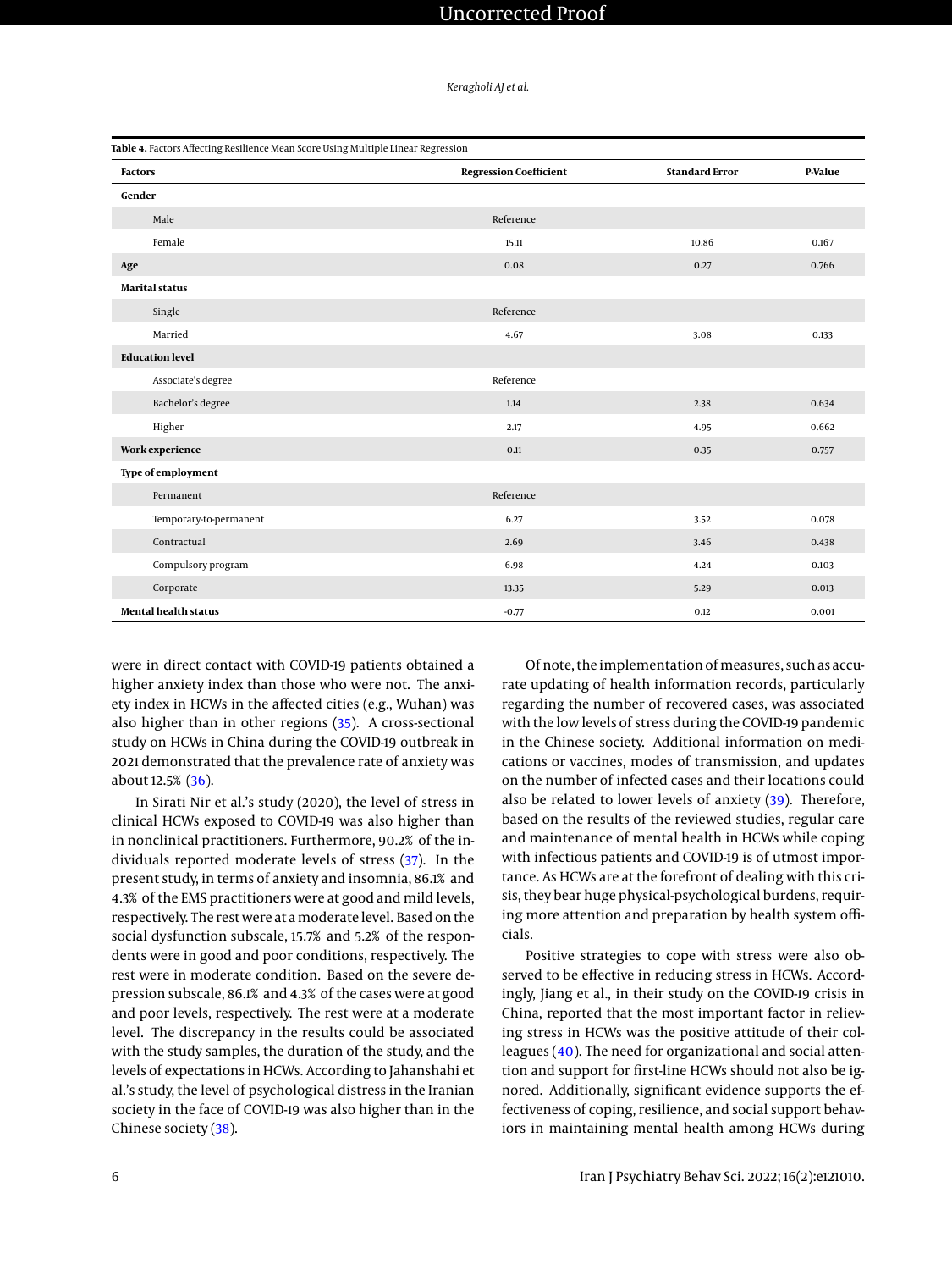the COVID-19 pandemic [\(41\)](#page-7-20). Therefore, HCWs with higher organizational and social support experience less anxiety in relation to COVID-19 [\(42,](#page-7-21) [43\)](#page-7-22).

# *5.1. Conclusion*

The present study provided strong evidence for prehospital medical care systems, particularly EMS managers, to assist practitioners during the COVID-19 pandemic. As EMS practitioners are at the forefront of providing care for COVID-19 patients, there is a need to boost their mental health status and levels of resilience by comprehensive planning.

# **Acknowledgments**

The authors would like to express their gratitude to the Student Research Committee and the Vice Chancellor's Office for Research at Mazandaran University of Medical Sciences for the approval of this project with the ethics code of IR.MAZUMS.REC.1399.543 and financial support. In addition, all the prehospital EMS practitioners of Golestan University of Medical Sciences, Gorgan, Iran, are highly appreciated for their cooperation and participation in this study.

### **Footnotes**

**Authors' Contribution:** Study concept and design, AJK, FAM, and TY; Analysis and interpretation of the data, AH; Drafting of the manuscript, AJK and TY; Critical revision of the manuscript for important intellectual content, FAM and LJ.

**Conflict of Interests:** There is no conflict of interest.

**Data Reproducibility:** It was not declared by the authors. **Ethical Approval:** This study was approved under the ethical approval code of IR.MAZUMS.REC.1399.543 (ethics.research.ac.ir/ProposalCertificateEn.php?id=148195).

**Funding/Support:** This study was financially supported by grant number 8213 (webpage of the grant No.: syat.mazums.ac.ir/Researchers/ResearchPlans/Show/8213).

**Informed Consent:** Online informed consent was obtained.

## **References**

- <span id="page-6-0"></span>1. Rahmani A, Rezaeian M. [Possible Effects of COVID-19 Pandemic on Suicide Behavior in the World: A Structured Review Study]. *Journal of Rafsanjan University of Medical Sciences*. 2021;**20**(1):85–118. Persian. doi: [10.52547/jrums.20.1.85.](http://dx.doi.org/10.52547/jrums.20.1.85)
- <span id="page-6-1"></span>2. Vatan A, Guclu E, Ogutlu A, Kibar FA, Karabay O. Knowledge and attitudes towards COVID-19 among emergency medical service workers. *Rev Assoc Med Bras (1992)*. 2020;**66**(11):1553–9. doi: [10.1590/1806-](http://dx.doi.org/10.1590/1806-9282.66.11.1553) [9282.66.11.1553.](http://dx.doi.org/10.1590/1806-9282.66.11.1553) [PubMed: [33295409\]](http://www.ncbi.nlm.nih.gov/pubmed/33295409).
- <span id="page-6-2"></span>3. The Lancet. COVID-19: protecting health-care workers. *Lancet*. 2020;**395**(10228):922. doi: [10.1016/S0140-6736\(20\)30644-9.](http://dx.doi.org/10.1016/S0140-6736(20)30644-9) [PubMed: [32199474\]](http://www.ncbi.nlm.nih.gov/pubmed/32199474). [PubMed Central: [PMC7138074\]](https://www.ncbi.nlm.nih.gov/pmc/articles/PMC7138074).
- <span id="page-6-3"></span>4. Wu Z, McGoogan JM. Characteristics of and Important Lessons From the Coronavirus Disease 2019 (COVID-19) Outbreak in China: Summary of a Report of 72314 Cases From the Chinese Center for Disease Control and Prevention. *JAMA*. 2020;**323**(13):1239–42. doi: [10.1001/jama.2020.2648.](http://dx.doi.org/10.1001/jama.2020.2648) [PubMed: [32091533\]](http://www.ncbi.nlm.nih.gov/pubmed/32091533).
- <span id="page-6-4"></span>5. Katayama Y, Kiyohara K, Kitamura T, Hayashida S, Shimazu T. Influence of the COVID-19 pandemic on an emergency medical service system: a population-based, descriptive study in Osaka, Japan. *Acute Med Surg*. 2020;**7**(1). e534. doi: [10.1002/ams2.534.](http://dx.doi.org/10.1002/ams2.534) [PubMed: [32685173\]](http://www.ncbi.nlm.nih.gov/pubmed/32685173). [PubMed Central: [PMC7300695\]](https://www.ncbi.nlm.nih.gov/pmc/articles/PMC7300695).
- <span id="page-6-5"></span>6. Saberian P, Conovaloff JL, Vahidi E, Hasani-Sharamin P, Kolivand PH. How the COVID-19 Epidemic Affected Prehospital Emergency Medical Services in Tehran, Iran. *West J Emerg Med*. 2020;**21**(6):110–6. doi: [10.5811/westjem.2020.8.48679.](http://dx.doi.org/10.5811/westjem.2020.8.48679) [PubMed: [33052824\]](http://www.ncbi.nlm.nih.gov/pubmed/33052824). [PubMed Central: [PMC7673868\]](https://www.ncbi.nlm.nih.gov/pmc/articles/PMC7673868).
- <span id="page-6-6"></span>7. Brooks SK, Dunn R, Amlot R, Rubin GJ, Greenberg N. A Systematic, Thematic Review of Social and Occupational Factors Associated With Psychological Outcomes in Healthcare Employees During an Infectious Disease Outbreak. *J Occup Environ Med*. 2018;**60**(3):248–57. doi: [10.1097/JOM.0000000000001235.](http://dx.doi.org/10.1097/JOM.0000000000001235) [PubMed: [29252922\]](http://www.ncbi.nlm.nih.gov/pubmed/29252922).
- <span id="page-6-7"></span>8. Fathi Ashtiani A, Rahnejat AM, Ahmadi Tahour Soltani M, Taghva A, Ebrahimi MR, Donyavi V, et al. [Psychological consequences and interventions during the COVID-19 pandemic: narrative review]. *Journal of Marine Medicine*. 2020;**2**(1):1–11. Persian.
- <span id="page-6-8"></span>9. Lai J, Ma S, Wang Y, Cai Z, Hu J, Wei N, et al. Factors Associated With Mental Health Outcomes Among Health Care Workers Exposed to Coronavirus Disease 2019. *JAMA Netw Open*. 2020;**3**(3). e203976. doi: [10.1001/jamanetworkopen.2020.3976.](http://dx.doi.org/10.1001/jamanetworkopen.2020.3976) [PubMed: [32202646\]](http://www.ncbi.nlm.nih.gov/pubmed/32202646). [PubMed Central: [PMC7090843\]](https://www.ncbi.nlm.nih.gov/pmc/articles/PMC7090843).
- <span id="page-6-9"></span>10. Zhang K, Peng Y, Zhang X, Li L. Psychological Burden and Experiences Following Exposure to COVID-19: A Qualitative and Quantitative Study of Chinese Medical Student Volunteers. *Int J Environ Res Public Health*. 2021;**18**(8). doi: [10.3390/ijerph18084089.](http://dx.doi.org/10.3390/ijerph18084089) [PubMed: [33924448\]](http://www.ncbi.nlm.nih.gov/pubmed/33924448). [PubMed Central: [PMC8069905\]](https://www.ncbi.nlm.nih.gov/pmc/articles/PMC8069905).
- <span id="page-6-10"></span>11. Shahyad S, Mohammadi MT. [Psychological impacts of Covid-19 outbreak on mental health status of society individuals: a narrative review]. *Mil Med*. 2020;**22**(2):184–92. Persian.
- <span id="page-6-11"></span>12. Mortazavi NS, Yarolahi NA. Meta-analysis of the relationship between resilience and mental health. *Journal of Fundamentals of Mental Health*. 2015;**17**(3):103–8.
- <span id="page-6-12"></span>13. Hamid N, Keikhosravani M, Babamiri M, Dehghani M. [The relationship between mental health, spiritual intelligence with resiliency in student of Kermanshah University of Medical Sciences]. *Jentashapir J Health Res*. 2012;**3**(2 (7)):331–8. Persian.
- <span id="page-6-13"></span>14. Eyni S, Ebadi M, Torabi N. [Developing a model of corona anxiety in students based on optimism and resilience: The mediating role of the perceived social support]. *Counseling Culture and Psycotherapy*. 2020;**11**(43):1–32. Persian.
- <span id="page-6-14"></span>15. Alizadeh A, Khankeh HR, Barati M, Ahmadi Y, Hadian A, Azizi M. Psychological distress among Iranian health-care providers exposed to coronavirus disease 2019 (COVID-19): a qualitative study. *BMC Psychiatry*. 2020;**20**(1):494. doi: [10.1186/s12888-020-02889-2.](http://dx.doi.org/10.1186/s12888-020-02889-2) [PubMed: [33028290\]](http://www.ncbi.nlm.nih.gov/pubmed/33028290). [PubMed Central: [PMC7538532\]](https://www.ncbi.nlm.nih.gov/pmc/articles/PMC7538532).
- <span id="page-6-15"></span>16. Goldberg DP, Hillier VF. A scaled version of the General Health Questionnaire. *Psychol Med*. 1979;**9**(1):139–45. doi: [10.1017/s0033291700021644.](http://dx.doi.org/10.1017/s0033291700021644) [PubMed: [424481\]](http://www.ncbi.nlm.nih.gov/pubmed/424481).
- <span id="page-6-16"></span>17. Nazifi M, Mokarami HR, Akbaritabar AK, Faraji Kujerdi M, Tabrizi R, Rahi A. [Reliability, validity and factor structure of the persian translation of general health questionnire (ghq-28) in hospitals of kerman university of medical sciences]. *J Fasa Univ Med Sci*. 2014;**3**(4):336–42. Persian.